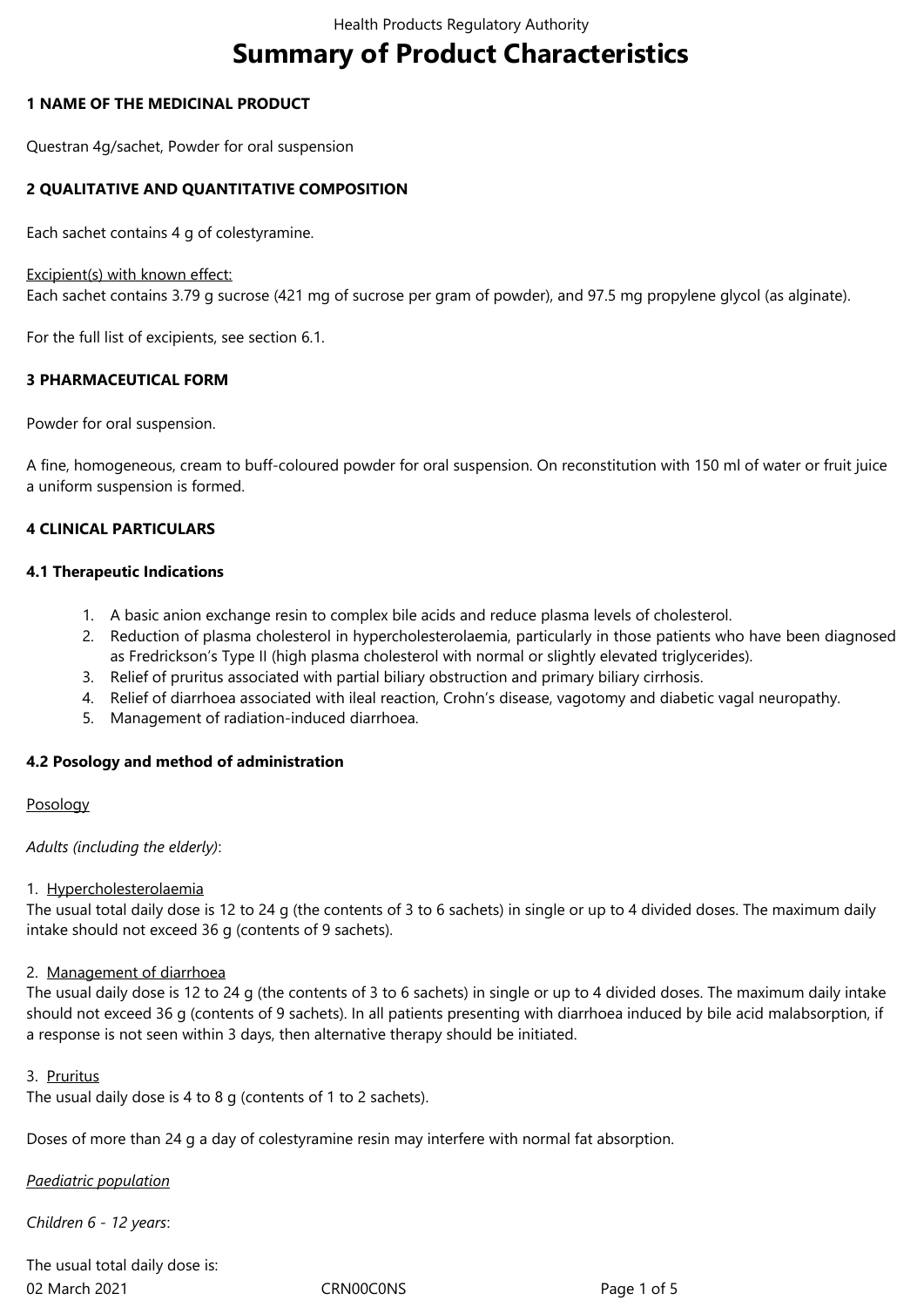## *Child's Weight in Kg x Adult Dose 70*

To minimize potential gastrointestinal side effects, it is desirable to begin all therapy in children with one dose of Questran daily. The dosage is then increased gradually to the desired level for effective control.

## *Children under 6 years*:

The dose has not been established in infants and children under 6 years of age.

## Method of administration

Questran should not be taken in its dry form.

Questran should be administered mixed with water or a suitable liquid, such as fruit juice, and stirred to a uniform consistency.

Questran may also be mixed with skimmed milk, thin soups, pulpy fruits with high moisture content, e.g. apple sauce, etc.

# **4.3 Contraindications**

Hypersensitivity to the active substance or to any of the excipients listed in section 6.1

Use in patients with complete biliary obstruction, since Questran cannot be effective where bile is not secreted into the intestine.

# **4.4 Special warnings and precautions for use**

Reduction of serum folate concentrations has been reported in children with familial hypercholesterolaemia. Supplementation with folic acid should be considered in these cases.

Colestyramine interferes with the absorption of fat-soluble vitamins, A, D and K. If it is to be administered over prolonged periods, supplementation of vitamin intake with water-miscible forms or by the parenteral route should be undertaken.

Chronic use of Questran may be associated with increased bleeding tendency due to hypoprothrombinaemia associated with Vitamin K deficiency. This will usually respond promptly to parenteral Vitamin K administration. Recurrences can be prevented by oral administration of Vitamin K.

There is a possibility that prolonged use of colestyramine resin in high doses may produce hyperchloremic acidosis, since it is the chloride form of an anion exchange resin. This is especially true in younger and smaller patients where the relative dosage may be higher.

This medicine contains 3.79 g sucrose in each sachet. The sucrose in Questran may be harmful to the teeth when used for a period of greater than 14 days.

Patients with rare hereditary problems of fructose intolerance, glucose-galactose malabsorption or sucrase-isomaltase insufficiency should not take this medicine.

This medicine contains 97.5 mg propylene glycol (as alginate) in each sachet.

Co-administration of propylene glycol at doses exceeding 1 mg/kg/day in neonates and 50 mg/kg/day in children younger than 5 years with any substrate for alcohol dehydrogenase such as ethanol may induce serious adverse effects. For propylene glycol doses exceeding 50 mg/kg/day, medical monitoring is required in patients with impaired renal or hepatic function because various adverse events attributed to propylene glycol have been reported such as renal dysfunction (acute tubular necrosis), acute renal failure and liver dysfunction.

# **4.5 Interaction with other medicinal products and other forms of interactions**

Questran may delay or reduce the absorption of certain drugs (such as digitalis and its alkaloids, tetracycline, chlorothiazide, warfarin and thyroxine).The response to concomitant medication should be closely monitored and appropriate adjustments made if necessary.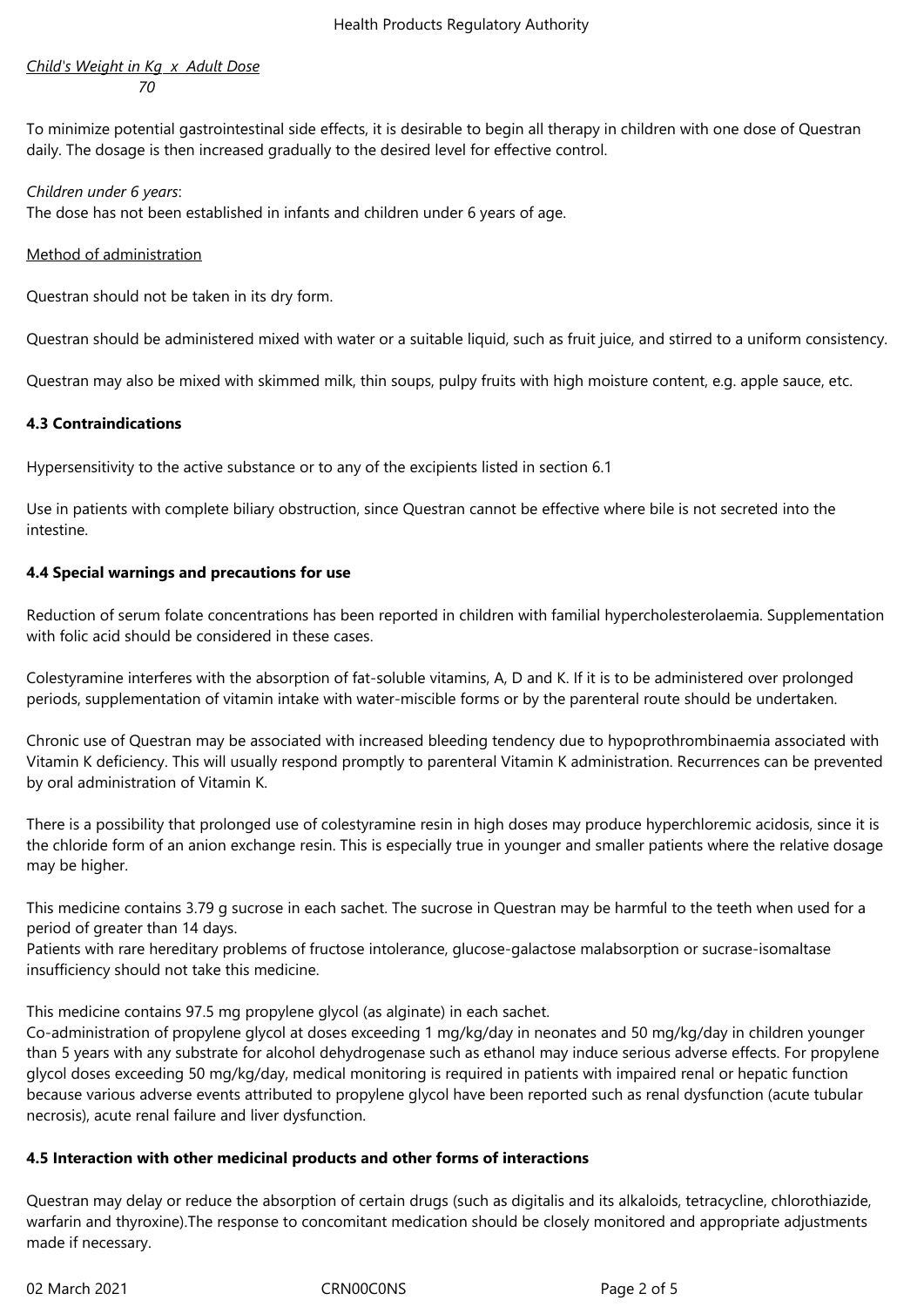Questran may interfere with the pharmacokinetics of drugs that undergo enterohepatic recirculation.

## **4.6 Fertility, pregnancy and lactation**

The safety of colestyramine in pregnancy and lactation has not been established and the possibility of interference with absorption of fat-soluble vitamins should be considered.

## **4.7 Effects on ability to drive and use machines**

Questran has no or negligible influence on the ability to drive and use machines.

## **4.8 Undesirable effects**

Gastrointestinal side effects are those most frequently reported. The most common adverse reaction is constipation. Predisposing factors for most of these complaints when Questran is used as a cholesterol lowering agent are: high dose and increased age (more than 60 years old). Most instances of constipation are mild, transient and controlled with conventional therapy. Some patients require a temporary decrease in dosage or discontinuation of therapy.

Less frequent adverse events:

Abdominal discomfort, flatulence, nausea, vomiting, diarrheoa, heartburn, anorexia, dyspepsia and steatorrhea, bleeding tendencies due to hypoprothrombinaemia (Vitamin K deficiency) as well as Vitamin A (night blindness has been reported rarely) and D deficiencies, hyperchloremic acidosis in children, and osteoporosis. Rash and irritation of skin, tongue and perianal area. Rare reports of intestinal obstruction have been received post marketing, including two deaths in pediatric patients.

Other events (not necessarily drug-related) reported in patients taking Questran include:

*Gastrointestinal* - GI-rectal bleeding, hemorrhoidal bleeding, dysphagia, taste disturbance, rectal pain, eructation.

*Laboratory test changes* - Liver function abnormalities.

*Hypersensitivity* - Urticaria, shortness of breath.

*Musculoskeletal* - muscle and joint pains.

*Neurologic* - Headache, dizziness, fatigue, drowsiness, paresthesia.

*Miscellaneous* - Weight loss, weight gain, dental caries.

### **Reporting of suspected adverse reactions**

Reporting suspected adverse reactions after authorisation of the medicinal product is important. It allows continued monitoring of the benefit/risk balance of the medicinal product. Healthcare professionals are asked to report any suspected adverse reactions via

HPRA Pharmacovigilance Website: www.hpra.ie

### **4.9 Overdose**

One case [of medicatio](http://www.hpra.ie/)n error experienced heartburn and nausea after taking colestyramine 27 g three times a day for a week. The potential problem in overdosage would be obstruction of the gastrointestinal tract.

# **5 PHARMACOLOGICAL PROPERTIES**

### **5.1 Pharmacodynamic properties**

02 March 2021 CRN00C0NS Page 3 of 5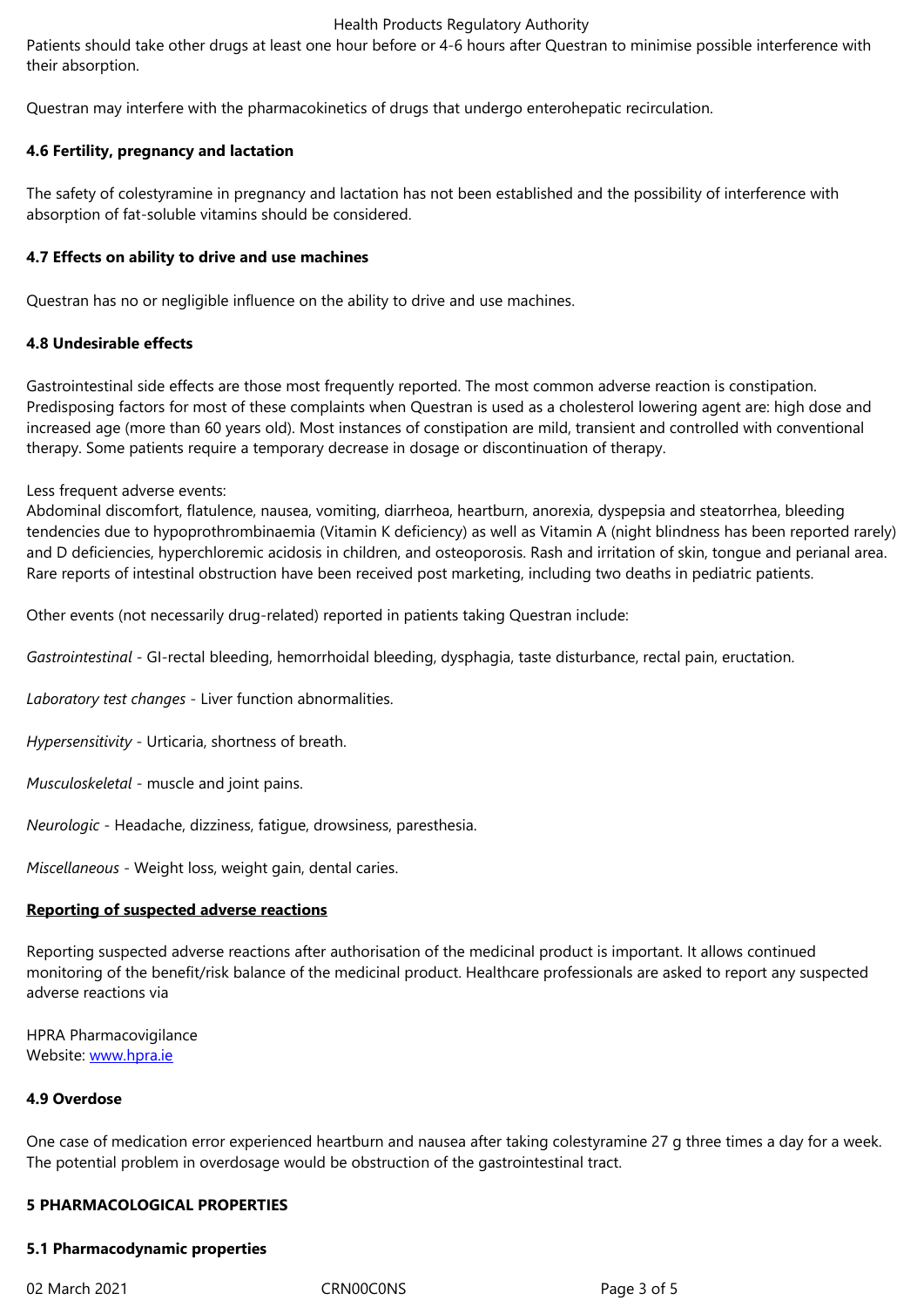Colestyramine resin absorbs and combines with the bile acids in the intestine to form an insoluble complex which is excreted in the faeces.This results in a continuous, though partial, removal of bile acids from the enterohepatic circulation by preventing their reabsorption. The incre[ased faecal loss of bile](http://www.whocc.no/atc_ddd_index/?code=C10AC) acids leads to an increased oxidation of cholesterol to bile acids and a decrease in serum cholesterol levels and low density lipoprotein serum levels. Colestyramine is hydrophilic but it is not soluble in water, nor is it hydrolysed by digestive enzymes.

In patients with partial biliary obstruction, the reduction of serum bile acid levels reduces excess bile acids deposited in the dermal tissue with resultant decrease in pruritus.

## **5.2 Pharmacokinetic properties**

Colestyramine is not absorbed from the digestive tract.

## **5.3 Preclinical safety data**

No further significant information.

# **6 PHARMACEUTICAL PARTICULARS**

## **6.1 List of excipients**

Acacia Citric acid anhydrous Orange juice flavour Polysorbate 80 Propylene glycol alginate Sucrose

# **6.2 Incompatibilities**

Not applicable.

# **6.3 Shelf life**

3 years.

### **6.4 Special precautions for storage**

Do not store above 30ºC. Store in the original package.

# **6.5 Nature and contents of container**

Original packs containing 50 or 60 low density polyetheylene laminated sachets per carton. Not all pack sizes may be marketed.

# **6.6 Special precautions for disposal and other handling**

Any unused medicinal product or waste material should be disposed of in accordance with local requirements.

# **7 MARKETING AUTHORISATION HOLDER**

Cheplapharm Arzneimittel GmbH Ziegelhof 24 17489 Greifswald

02 March 2021 CRN00C0NS Page 4 of 5